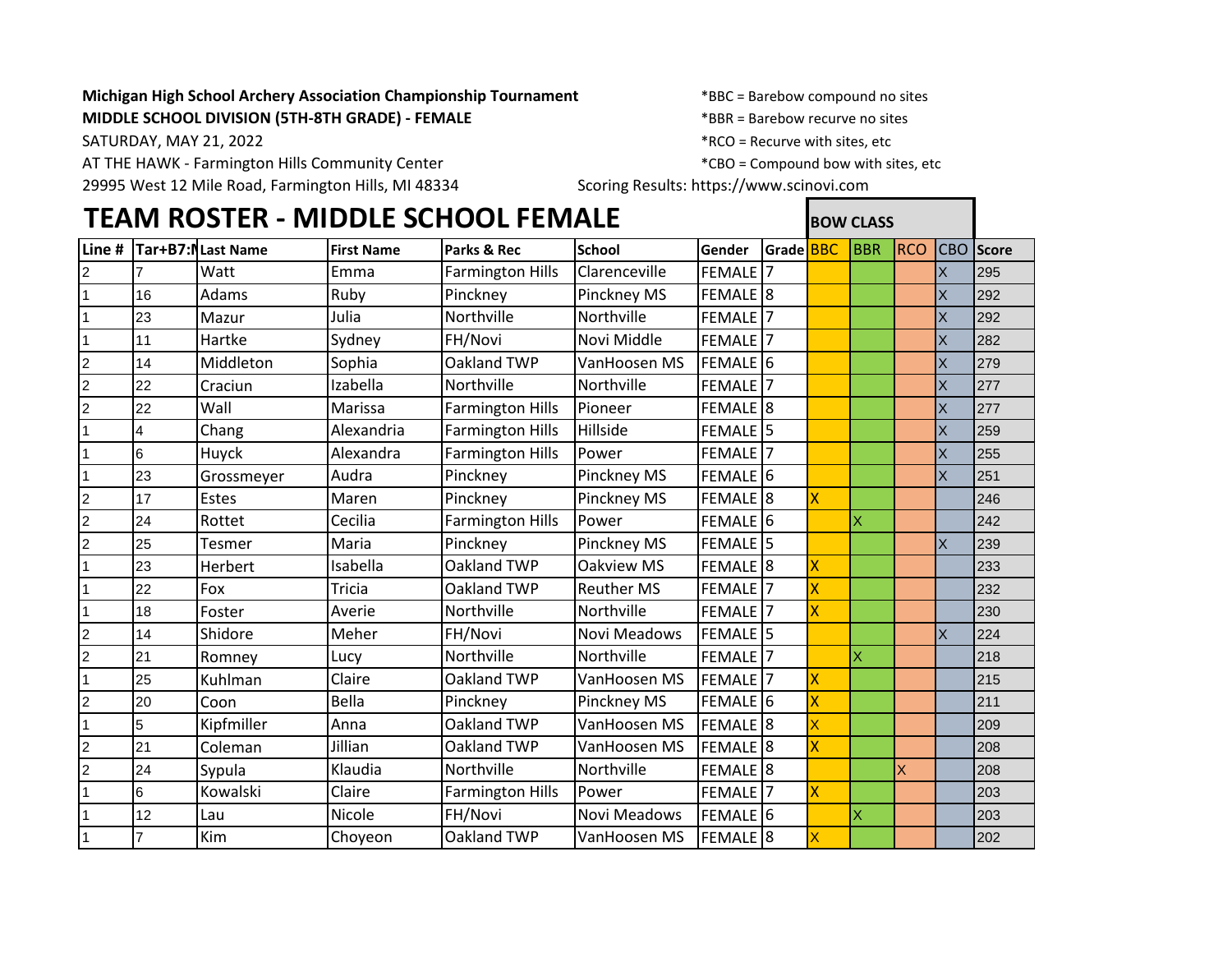| $\overline{1}$ | $\overline{1}$ | Hernandez       | Kallie    | Oakland TWP             | VanHoosen MS         | FEMALE <sup>6</sup>   | İΧ                      |   |   |   | 200    |
|----------------|----------------|-----------------|-----------|-------------------------|----------------------|-----------------------|-------------------------|---|---|---|--------|
| $\overline{2}$ | 19             | Willing         | Elizabeth | Oakland TWP             | VanHoosen MS         | FEMALE <sup>8</sup>   | X                       |   |   |   | 199    |
| $\overline{2}$ | $\overline{2}$ | Rim             | Shiah     | Oakland TWP             | VanHoosen MS         | FEMALE <sup>1</sup> 7 | X                       |   |   |   | 192    |
| $\overline{2}$ | 15             | Sinanis         | Ella      | FH/Novi                 | Novi Meadows         | FEMALE <sup>15</sup>  |                         |   | Χ |   | 192    |
| $\overline{2}$ | 15             | Dykstra         | Casey     | Oakland TWP             | VanHoosen MS         | <b>FEMALE</b> 8       | X                       |   |   |   | 191    |
| $\overline{2}$ | 12             | Raymond         | Claire    | Oakland TWP             | <b>Avondale GATE</b> | FEMALE <sup>1</sup> 7 | X                       |   |   |   | 190    |
|                | 24             | Josefosky       | Audrey    | Pinckney                | Pinckney MS          | FEMALE <sub>16</sub>  | X                       |   |   |   | 188    |
| $\vert$ 1      | 18             | Havera          | Josephine | Pinckney                | Pinckney MS          | FEMALE <sup>17</sup>  | X                       |   |   |   | 187    |
|                | 24             | Arun Sibi       | Sanika    | Oakland TWP             | VanHoosen MS         | FEMALE <sub>7</sub>   | X                       |   |   |   | 178    |
|                | 3              | Campbell        | Rachel    | <b>Farmington Hills</b> | Power                | FEMALE <sup>18</sup>  | X                       |   |   |   | 170    |
| $\overline{2}$ | 9              | Eischeid        | Katelyn   | Oakland TWP             | VanHoosen MS         | FEMALE <sup>16</sup>  | X                       |   |   |   | 164    |
| $\vert$ 1      | 17             | Bonner          | Emma      | Oakland TWP             | Oakview MS           | FEMALE <sup>18</sup>  | X                       |   |   |   | 162    |
| $\overline{2}$ | 4              | Nordloh         | Molly     | Oakland TWP             | VanHoosen MS         | <b>FEMALE</b> 8       | X                       |   |   |   | 158    |
| $\overline{2}$ | 20             | Zhou            | Alexandra | <b>Farmington Hills</b> | <b>STEAM</b>         | FEMALE <sup>15</sup>  | x                       |   |   |   | 158    |
| $\overline{c}$ | 21             | <b>Duke</b>     | Rachel    | Pinckney                | Pinckney MS          | FEMALE <sup>16</sup>  | X                       |   |   |   | 156    |
| $\vert$ 1      | 18             | Fike            | Anna      | Oakland TWP             | VanHoosen MS         | FEMALE <sup>16</sup>  | X                       |   |   |   | 146    |
| $\overline{1}$ | 17             | <b>Brasseur</b> | Isabel    | Northville              | Northville           | FEMALE <sup>15</sup>  | X                       |   |   |   | 138    |
| $\overline{c}$ | 9              | Richardson      | Abigail   | <b>Farmington Hills</b> | Lanigan              | FEMALE <sup>15</sup>  | x                       |   |   |   | 130    |
| $\overline{1}$ | $\,6$          | <b>Bertrand</b> | Charlotte | Oakland TWP             | VanHoosen MS         | <b>FEMALE</b> 8       | X                       |   |   |   | 129    |
|                | 17             | Lowell          | Sophia    | <b>Farmington Hills</b> | Power                | FEMALE <sup>15</sup>  |                         | X |   |   | 115    |
| $\vert$ 1      | 22             | Estes           | Raeden    | Pinckney                | Pinckney MS          | FEMALE <sup>15</sup>  | Χ                       |   |   |   | 114    |
| $\overline{2}$ | 18             | Pandza          | Stella    | <b>Farmington Hills</b> | <b>Beechview</b>     | FEMALE <sup>15</sup>  | $\overline{\mathsf{x}}$ |   |   |   | 114    |
| $\overline{c}$ | 19             | Schanke         | Katherine | Pinckney                | Pinckney MS          | FEMALE <sup>17</sup>  | X                       |   |   |   | 114    |
| $\overline{2}$ | 8              | Eischeid        | Ella      | Oakland TWP             | VanHoosen MS         | FEMALE <sup>17</sup>  |                         |   |   |   | 112    |
| $\overline{c}$ | 16             | Tipton          | Eleanor   | <b>Farmington Hills</b> | Longacre             | FEMALE <sup>15</sup>  |                         | X |   |   | 96     |
|                |                | Harris          | Adele     | <b>Farmington Hills</b> | Warner               | FEMALE <sup>15</sup>  |                         |   |   |   | Absent |
|                | 20             | Alexander       | Isabella  | Northville              | Northville           | FEMALE <sup>18</sup>  |                         | X |   |   | Absent |
|                | 23             | <b>Brunke</b>   | Lucille   | <b>Farmington Hills</b> | East                 | FEMALE <sup>16</sup>  |                         |   |   | X | Absent |
|                | 8              | Brylova         | Angelina  | <b>Farmington Hills</b> | Hillside             | <b>FEMALE</b>         |                         | X |   |   | Absent |
| $\overline{2}$ | $\overline{2}$ | Damodara        | Kushi     | <b>Farmington Hills</b> | Hillside             | FEMALE <sup>15</sup>  |                         | X |   |   | Absent |
| $\overline{c}$ | 10             | <b>Endress</b>  | Lauren    | FH/Novi                 | <b>Novi Meadows</b>  | FEMALE <sup>15</sup>  | X                       |   |   |   | Absent |
|                | 3              | Fultz           | Lola      | Oakland TWP             | VanHoosen MS         | FEMALE <sup>16</sup>  | X                       |   |   |   | Absent |
|                | 19             | Hoenle          | Carol     | <b>Farmington Hills</b> | Warner               | FEMALE <sup>15</sup>  | $\overline{\mathsf{x}}$ |   |   |   | Absent |
| $\overline{1}$ | 19             | Kannan          | Shriya    | Northville              | Northville           | FEMALE <sup>8</sup>   | X                       |   |   |   | Absent |
|                |                |                 |           |                         |                      |                       |                         |   |   |   |        |